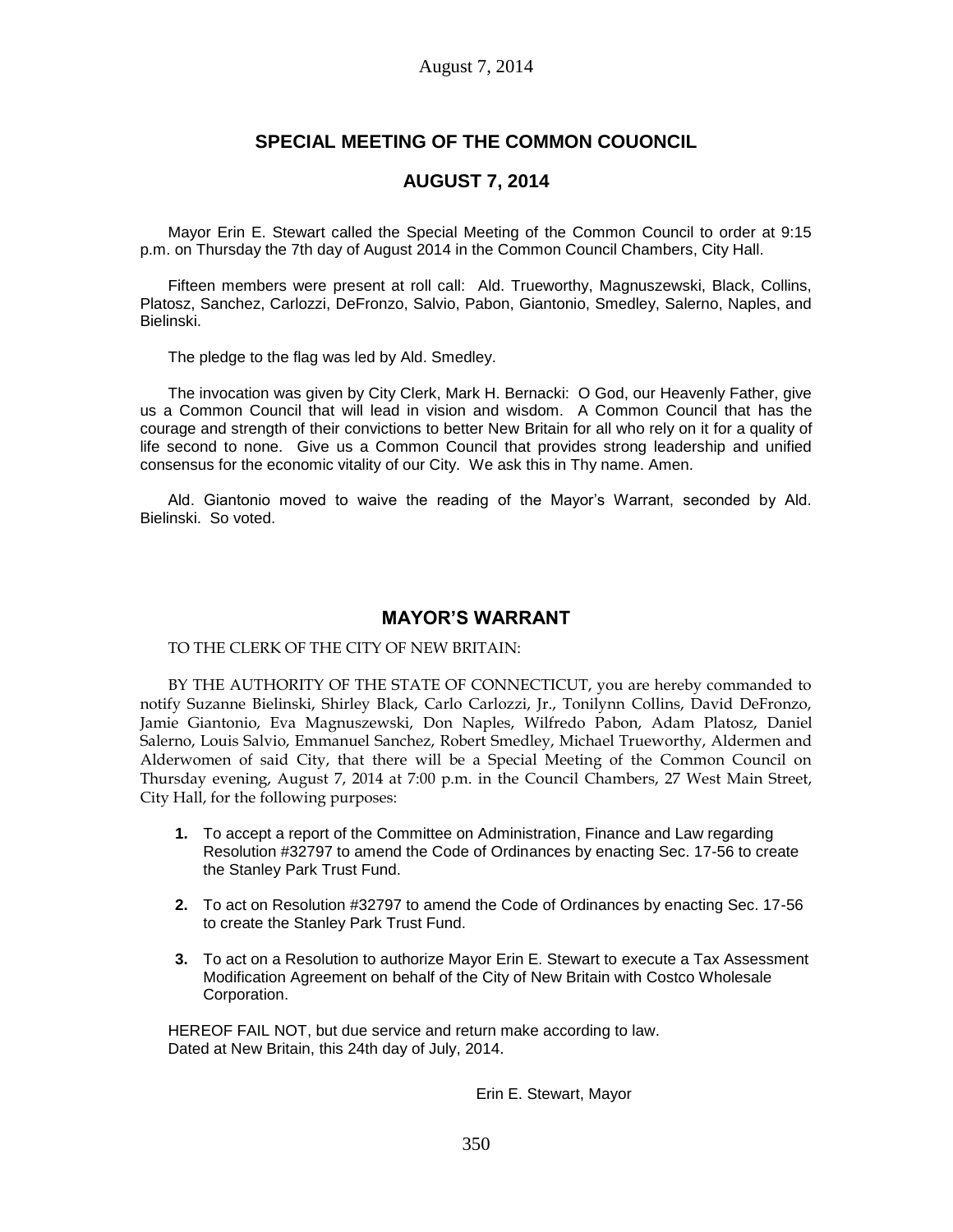### **RESOLUTION**

#### **31583-4 RE: TAX ASSESSMENT MODIFICATION AGREEMENT WITH COSTCO WHOLESALE CORPORATION**

To Her Honor, the Mayor, and the Common Council of the City of New Britain: the undersigned beg leave to recommend the adoption of the following:

WHEREAS, Section 12-65b of the Connecticut General Statutes permits a municipality and property owner to, by agreement, fix the assessment at a certain figure for a period not more than seven (7) years if the cost of improvements constructed on the property is in excess of three million dollars; and

WHEREAS, Costco Wholesale Corporation has agreed to pay the City of New Britain \$4,100,000 for the purchase of a 15.32 acre parcel of property located on 405 Hartford Road and plans to construct a wholesale and retail facility; and

WHEREAS, the cost of real property improvements related to said construction will exceed \$3,000,000.00 and will meet all the eligibility criteria for fixing of assessments under the provisions of Section 12-65b of the Connecticut General Statutes; and

WHEREAS, this construction will expand the economic base of the City; and

WHEREAS, Costco Wholesale Corporation and the City of New Britain have proposed entering into a Tax Assessment Modification Agreement for a period not to exceed seven (7) years; and

WHEREAS, the Common Council of the City of New Britain deems such a Tax Modification Agreement to be in the best interests of the City of New Britain provided it will facilitate the closing on the property; now, therefore, be it

RESOLVED, that Erin E. Stewart, Mayor, be and is hereby authorized to execute a Tax Assessment Modification Agreement on behalf of the City of New Britain with Costco Wholesale Corporation but only if the closing on the sale of the property to Costco Wholesale Corporation takes place on or before August 19, 2014.

> Alderman Wilfredo Pabon Alderman Jamie Giantonio

Ald. Giantonio moved to accept and adopt, seconded by Ald. Pabon. Roll call vote – 12 in favor, 3 opposed. IN FAVOR: Ald. Black, Collins, Platosz, Sanchez, Carlozzi, Salvio, Pabon, Giantonio, Smedley, Salerno, Naples and Bielinski. OPPOSED: Ald. Trueworthy, Magnuszewski and DeFronzo. RESOLUTION ADOPTED. Approved August 7, 2014 by Mayor Erin E. Stewart.

Ald. Trueworthy moved to adjourn, seconded by Ald. Pabon. So voted. Meeting adjourned at 10:02 p.m.

ATTEST: Mark H. Bernacki, City Clerk